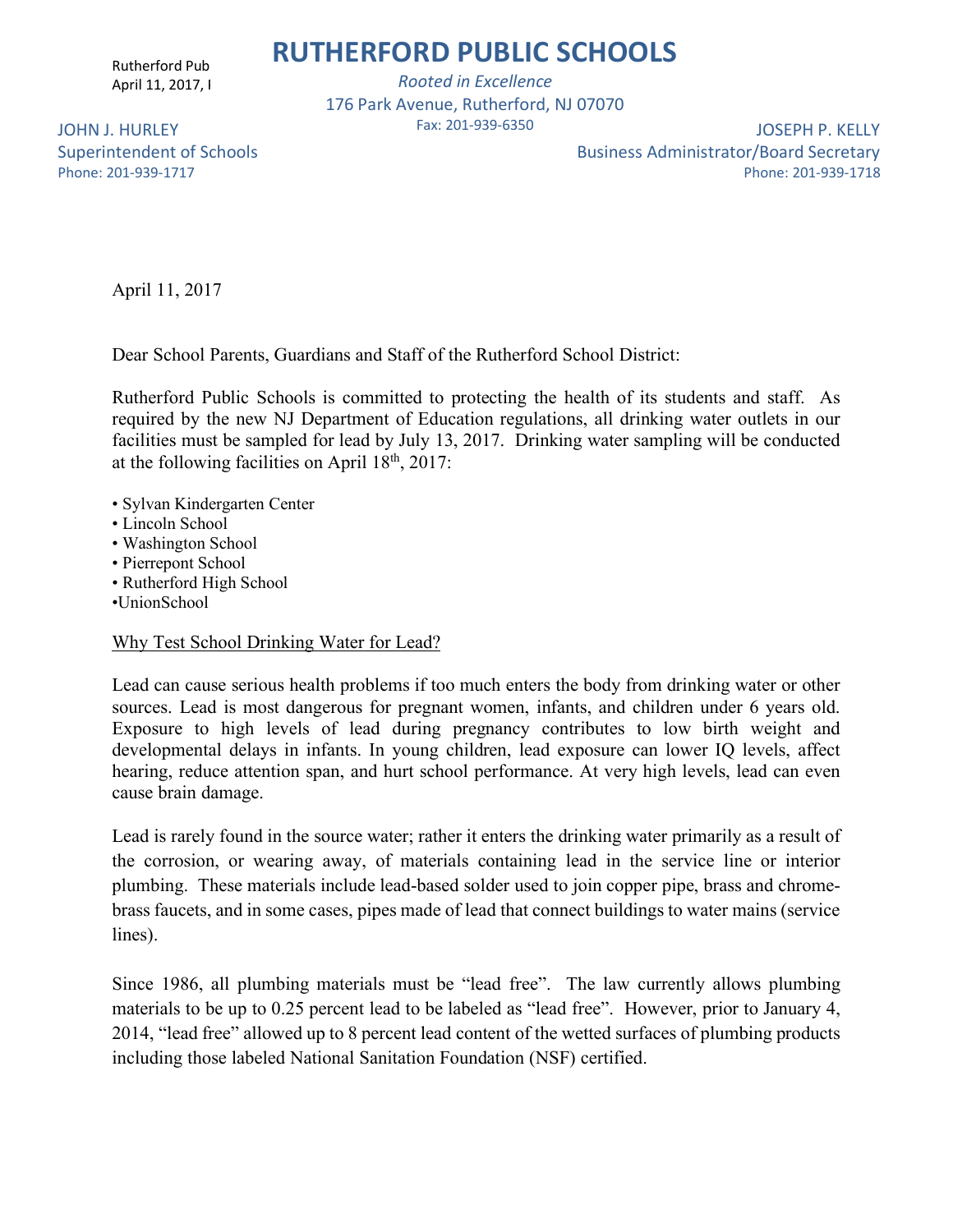#### What Actions We Are Taking?

The Rutherford School District is in the process of developing a comprehensive Lead Sampling Plan for all of its facilities. As part of that Plan, a plumbing profile of the schools will identify all drinking water outlets and evaluate the plumbing materials to determine if lead solder, lead pipes or lead service lines are present.

Once complete, the Lead Sampling Plan will be available for review upon request at the District's Building and Grounds office.

The District will post the results and a notification letter from our sampling on our website at www.rutherfordschools.org. The letter will inform you if any of the drinking water outlets had a result greater than the Lead Action Level of 15 µg/l (parts per billion [PPB]). The results will be used to assist in the prioritization of remedial actions and any future water testing for lead in accordance with the School District's Lead Sampling Plan.

Rutherford Public Schools will implement immediate remedial measures for any drinking water outlet with a result greater than the Lead Action Level. This will include turning off the outlet unless it is determined the location must remain on for non-drinking purposes only. In these cases, a "DO NOT DRINK – SAFE FOR HANDWASHING ONLY" signs will be posted.

### How Can I Learn More?

For more information about water quality in our schools, please contact Anthony Paterno, Director of Buildings & Grounds at 201-438-7675 ext. 4117. For information about water quality and sampling for lead at home, contact your local water supplier or refer to the Department of Environmental Protection's website at:

https://www.nj.gov/dep/watersupply/schools.htm

Sincerely, John J. Hurley Superintendent of Schools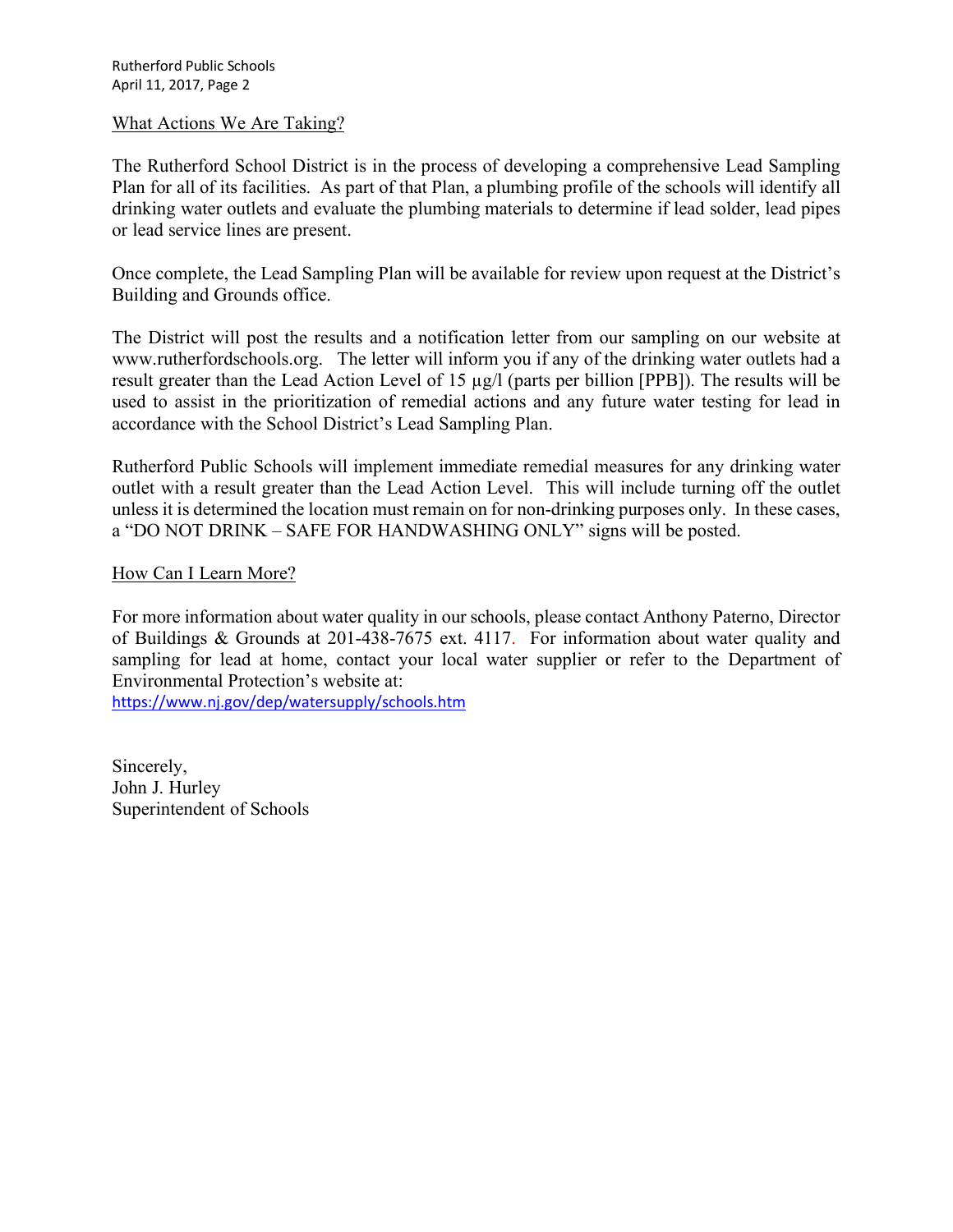RUTHERFORD, NJ 07070 176 PARK AVENUE

*Rooted in Excellence* JOHN J. HURLEY, SUPERINTENDENT OF SCHOOLS PHONE: (201) 939-1717

FAX: (201) 939-6350

May 12, 2017

Rutherford School District Rutherford High School 56 Elliott Place Rutherford, NJ 07070

Dear Rutherford High School Community,

Our school system is committed to protecting student, teacher, and staff health. To protect our community and be in compliance with the Department of Education regulations, the Rutherford Public School District tested our schools' drinking water for lead.

In accordance with the NJ Department of Education regulations, Rutherford School District will implement immediate remedial measures for any drinking water outlet with a result greater than the Lead Action Level of 15 µg/l (parts per billion [PPB]). This includes turning off the outlet unless it is determined the location must remain on for non-drinking purposes. In these cases, a "DO NOT DRINK – SAFE FOR HANDWASHING ONLY" sign will be posted.

#### Results of our Testing

Following guidance provided by the EPA, we completed a limited plumbing profile for each of the buildings within the Rutherford School District. Through this effort, we identified and tested all drinking water and food preparation outlets. Of the twenty eight (28) samples collected from Rutherford High School, all but one (1) tested below the Lead Action Level.

The table below identifies the drinking water outlet that tested above 15 PPB for lead, the actual lead level, and what temporary remedial action the Rutherford School District has taken to reduce the levels of lead at this location.

| <b>Sample Location</b> | <b>First Draw Result in</b><br>$\mu$ g/l (ppb) | <b>Remedial Action</b>                     |
|------------------------|------------------------------------------------|--------------------------------------------|
| <b>Band Room Sink</b>  | 16.0                                           | Immediately took fixture out of<br>service |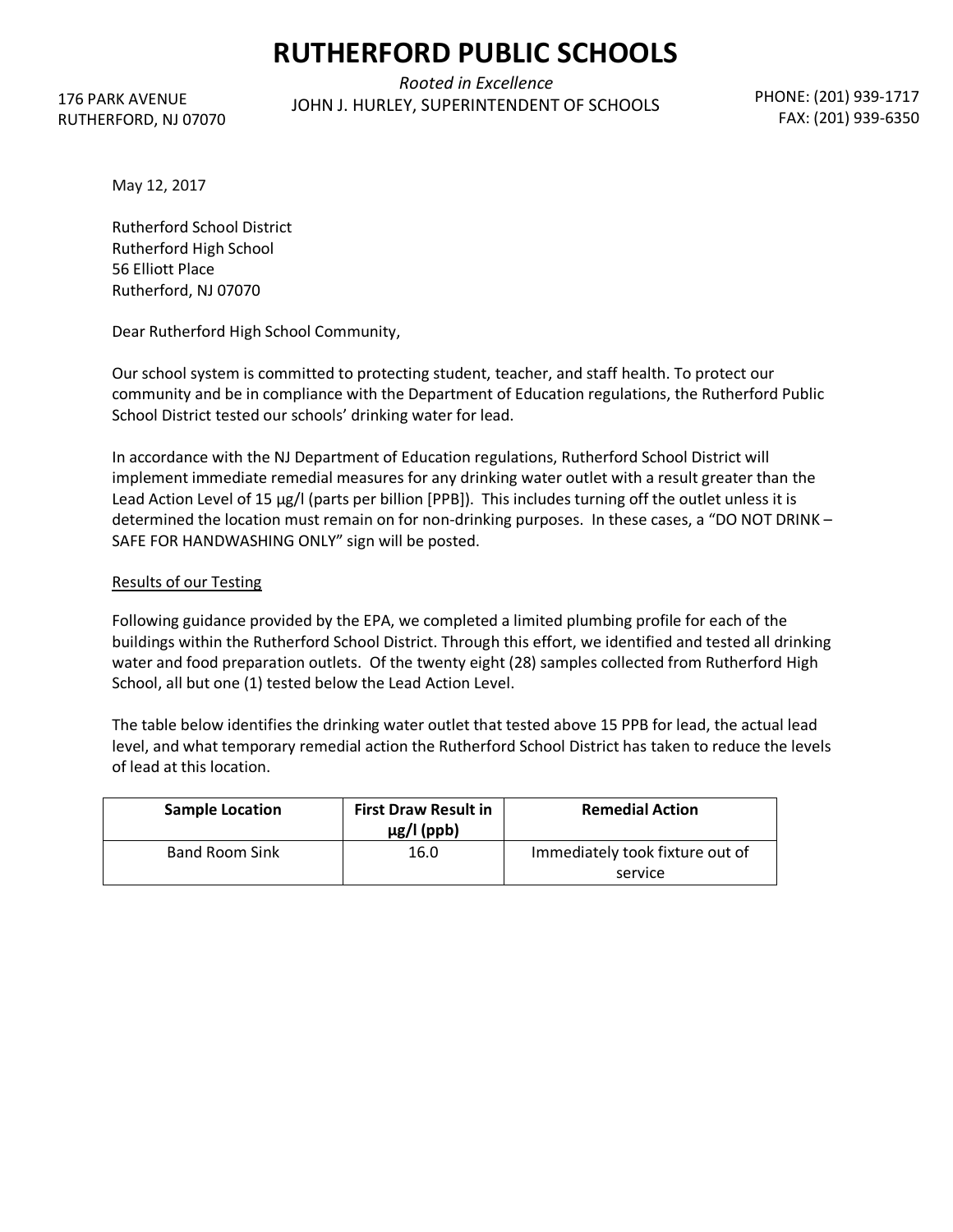#### Health Effects of Lead

High levels of lead in drinking water can cause health problems. Lead is most dangerous for pregnant women, infants, and children under 6 years of age. It can cause damage to the brain and kidneys, and can interfere with the production of red blood cells that carry oxygen to all parts of your body. Exposure to high levels of lead during pregnancy contributes to low birth weight and developmental delays in infants. In young children, lead exposure can lower IQ levels, affect hearing, reduce attention span, and hurt school performance. At *very* high levels, lead can even cause brain damage. Adults with kidney problems and high blood pressure can be affected by low levels of lead more than healthy adults.

#### How Lead Enters our Water

Lead is unusual among drinking water contaminants in that it seldom occurs naturally in water supplies like groundwater, rivers and lakes. Lead enters drinking water primarily as a result of the corrosion, or wearing away, of materials containing lead in the water distribution system and in building plumbing. These materials include lead-based solder used to join copper pipe, brass, and chrome-plated brass faucets. In 1986, Congress banned the use of lead solder containing greater than 0.2% lead, and restricted the lead content of faucets, pipes and other plumbing materials. However, even the lead in plumbing materials meeting these new requirements is subject to corrosion. When water stands in lead pipes or plumbing systems containing lead for several hours or more, the lead may dissolve into the drinking water. This means the first water drawn from the tap in the morning *may* contain fairly high levels of lead.

#### Lead in Drinking Water

Lead in drinking water, although rarely the sole cause of lead poisoning can significantly increase a person's total lead exposure, particularly the exposure of children under the age of 6. EPA estimates that drinking water can make up 20% or more of a person's total exposure to lead.

#### For More Information

A copy of the test results is available in our central office for inspection by the public, including students, teachers, other school personnel, and parents, and can be viewed between the hours of 8:30 a.m. and 4:00 p.m. and are also available on our website at www.rutherfordschools.org For more information about water quality in our schools, contact Anthony Paterno at the Rutherford School District, 201-438- 7675 ext. 4117.

For more information on reducing lead exposure around your home and the health effects of lead, visit EPA's Web site at **https://www.epa.gov/lead,** call the National Lead Information Center at 800-424- LEAD, or contact your health care provider.

If you are concerned about lead exposure at this facility or in your home, you may want to ask your health care providers about testing children to determine levels of lead in their blood.

Sincerely, John J. Hurley Superintendent of Schools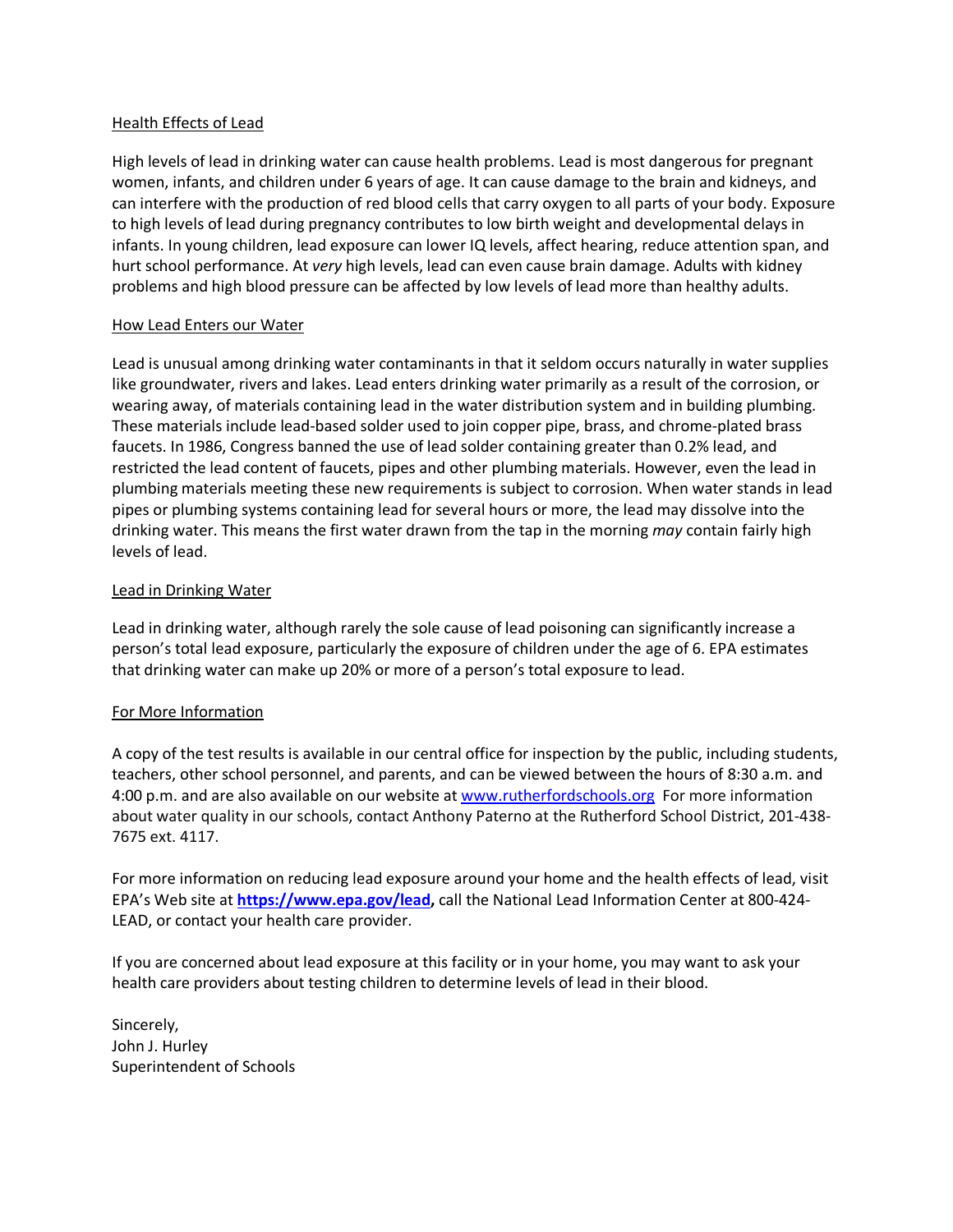RUTHERFORD, NJ 07070 176 PARK AVENUE

*Rooted in Excellence* JOHN J. HURLEY, SUPERINTENDENT OF SCHOOLS PHONE: (201) 939-1717

FAX: (201) 939-6350

May 12, 2017

Rutherford School District Kindergarten Center 109 Sylvan Street Rutherford, NJ 07070

Dear Kindergarten Center Community,

Our school system is committed to protecting student, teacher, and staff health. To protect our community and be in compliance with the Department of Education regulations, the Rutherford Public School District tested our schools' drinking water for lead.

In accordance with the NJ Department of Education regulations, Rutherford School District will implement immediate remedial measures for any drinking water outlet with a result greater than the Lead Action Level of 15 µg/l (parts per billion [PPB]). This includes turning off the outlet unless it is determined the location must remain on for non-drinking purposes. In these cases, a "DO NOT DRINK – SAFE FOR HANDWASHING ONLY" sign will be posted.

#### Results of our Testing

Following guidance provided by the EPA, we completed a limited plumbing profile for each of the buildings within the Rutherford School District. Through this effort, we identified and tested all drinking water and food preparation outlets. Of the six (6) samples collected from the Kindergarten Center, all but two (2) tested below the Lead Action Level.

The table below identifies the drinking water outlets that tested above 15 PPB for lead, the actual lead level, and what temporary remedial action the Rutherford School District has taken to reduce the levels of lead at these locations.

| <b>Sample Location</b> | <b>First Draw Result in</b><br>$\mu$ g/l (ppb) | <b>Remedial Action</b>                     |
|------------------------|------------------------------------------------|--------------------------------------------|
| Pantry 005 Sink        | 108                                            | Immediately took fixture out of<br>service |
| Nurses Office Sink     | 72.2                                           | Immediately took fixture out of<br>service |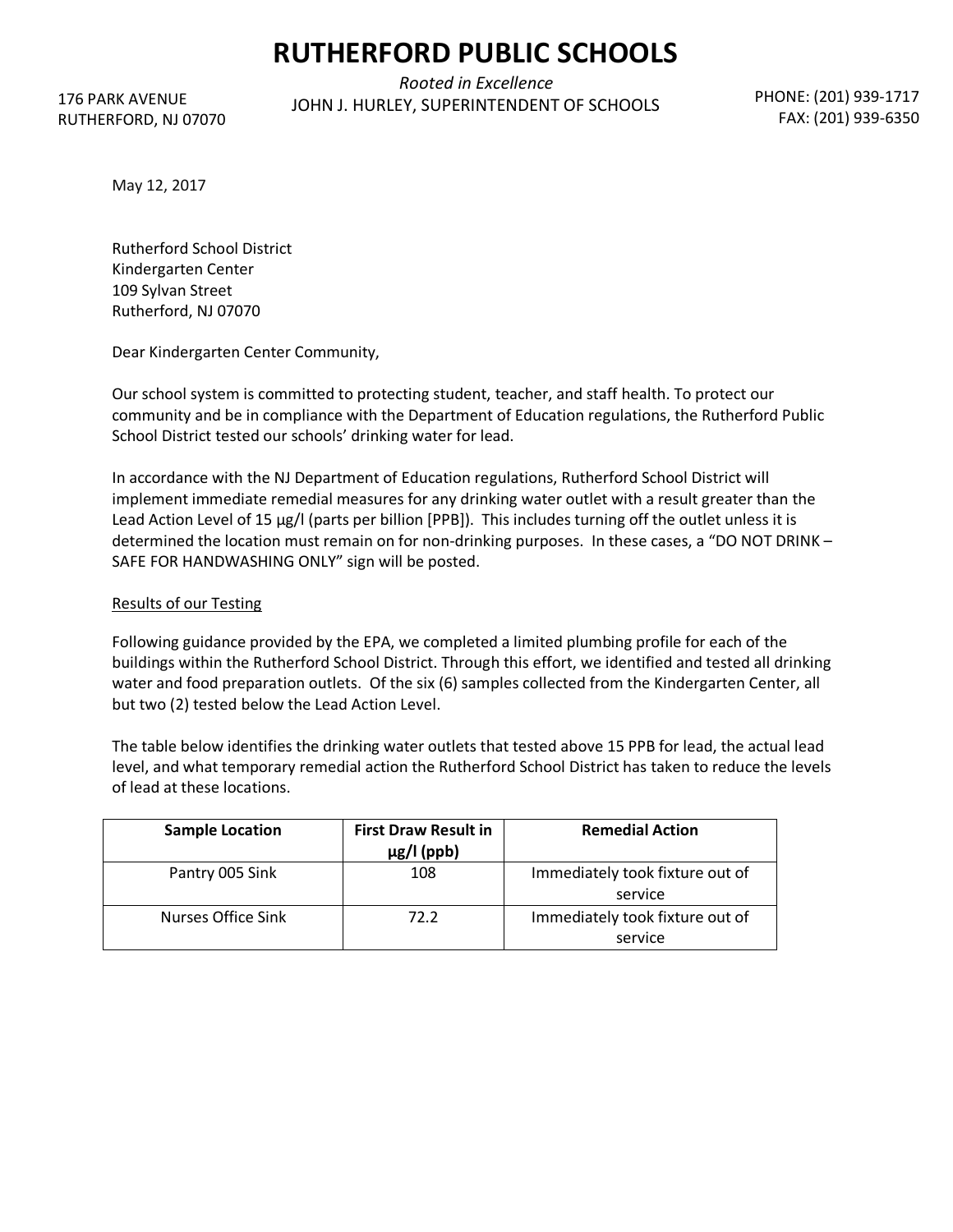#### Health Effects of Lead

High levels of lead in drinking water can cause health problems. Lead is most dangerous for pregnant women, infants, and children under 6 years of age. It can cause damage to the brain and kidneys, and can interfere with the production of red blood cells that carry oxygen to all parts of your body. Exposure to high levels of lead during pregnancy contributes to low birth weight and developmental delays in infants. In young children, lead exposure can lower IQ levels, affect hearing, reduce attention span, and hurt school performance. At *very* high levels, lead can even cause brain damage. Adults with kidney problems and high blood pressure can be affected by low levels of lead more than healthy adults.

#### How Lead Enters our Water

Lead is unusual among drinking water contaminants in that it seldom occurs naturally in water supplies like groundwater, rivers and lakes. Lead enters drinking water primarily as a result of the corrosion, or wearing away, of materials containing lead in the water distribution system and in building plumbing. These materials include lead-based solder used to join copper pipe, brass, and chrome-plated brass faucets. In 1986, Congress banned the use of lead solder containing greater than 0.2% lead, and restricted the lead content of faucets, pipes and other plumbing materials. However, even the lead in plumbing materials meeting these new requirements is subject to corrosion. When water stands in lead pipes or plumbing systems containing lead for several hours or more, the lead may dissolve into the drinking water. This means the first water drawn from the tap in the morning *may* contain fairly high levels of lead.

#### Lead in Drinking Water

Lead in drinking water, although rarely the sole cause of lead poisoning can significantly increase a person's total lead exposure, particularly the exposure of children under the age of 6. EPA estimates that drinking water can make up 20% or more of a person's total exposure to lead.

#### For More Information

A copy of the test results is available in our central office for inspection by the public, including students, teachers, other school personnel, and parents, and can be viewed between the hours of 8:30 a.m. and 4:00 p.m. and are also available on our website at www.rutherfordschools.org. For more information about water quality in our schools, contact Anthony Paterno at the Rutherford School District, 201-438- 7675 ext. 4117.

For more information on reducing lead exposure around your home and the health effects of lead, visit EPA's Web site at **https://www.epa.gov/lead**, call the National Lead Information Center at 800-424- LEAD, or contact your health care provider.

If you are concerned about lead exposure at this facility or in your home, you may want to ask your health care providers about testing children to determine levels of lead in their blood.

Sincerely, John J. Hurley Superintendent of Schools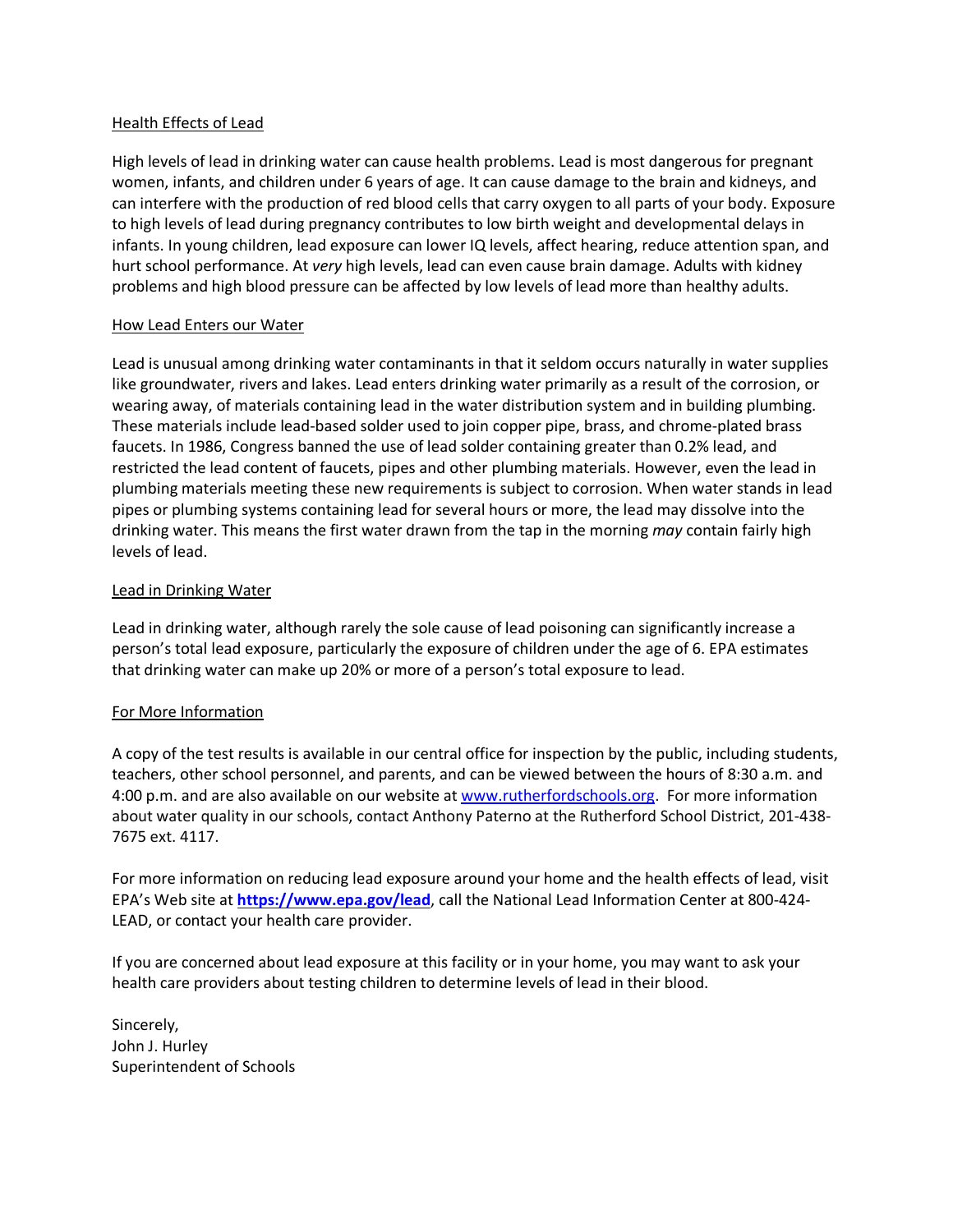RUTHERFORD, NJ 07070 176 PARK AVENUE

*Rooted in Excellence* JOHN J. HURLEY, SUPERINTENDENT OF SCHOOLS PHONE: (201) 939-1717

FAX: (201) 939-6350

May 12, 2017

Rutherford School District Pierrepont School 70 E Pierrepont Ave, Rutherford, NJ 07070

Dear Pierrepont School Community,

Our school system is committed to protecting student, teacher, and staff health. To protect our community and be in compliance with the Department of Education regulations, the Rutherford Public School District tested our schools' drinking water for lead.

In accordance with the NJ Department of Education regulations, Rutherford School District will implement immediate remedial measures for any drinking water outlet with a result greater than the Lead Action Level of 15 µg/l (parts per billion [PPB]). This includes turning off the outlet unless it is determined the location must remain on for non-drinking purposes. In these cases, a "DO NOT DRINK – SAFE FOR HANDWASHING ONLY" sign will be posted.

#### Results of our Testing

Following guidance provided by the EPA, we completed a limited plumbing profile for each of the buildings within the Rutherford School District. Through this effort, we identified and tested all drinking water and food preparation outlets. Of the thirteen (13) samples collected from Pierrepont School, all but three (3) tested below the Lead Action Level.

The table below identifies the drinking water outlets that tested above 15 PPB for lead, the actual lead level, and what temporary remedial action the Rutherford School District has taken to reduce the levels of lead at these locations.

| <b>Sample Location</b>              | <b>First Draw Result in</b> | <b>Remedial Action</b>          |
|-------------------------------------|-----------------------------|---------------------------------|
|                                     | $\mu$ g/l (ppb)             |                                 |
| <b>Custodial Closet Sink. First</b> | 31.9                        | Immediately took fixture out of |
| Floor.                              |                             | service                         |
| Basement hall water fountain        | 25.9                        | Immediately took fixture out of |
| across from 007. Cooler.            |                             | service                         |
| Basement hall water fountain        | 294                         | Immediately took fixture out of |
| across from 007. Bubbler            |                             | service                         |

#### Health Effects of Lead

High levels of lead in drinking water can cause health problems. Lead is most dangerous for pregnant women, infants, and children under 6 years of age. It can cause damage to the brain and kidneys, and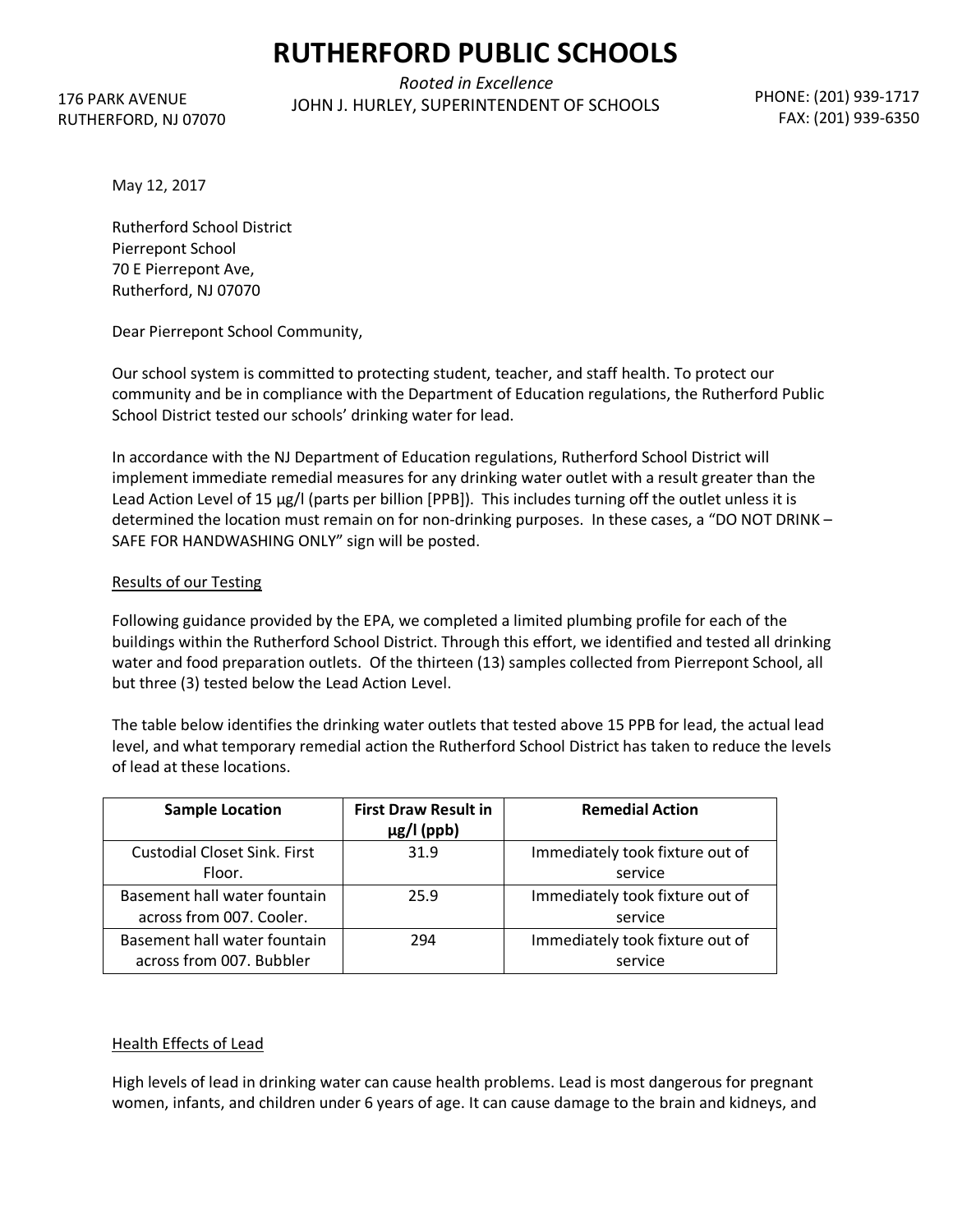can interfere with the production of red blood cells that carry oxygen to all parts of your body. Exposure to high levels of lead during pregnancy contributes to low birth weight and developmental delays in infants. In young children, lead exposure can lower IQ levels, affect hearing, reduce attention span, and hurt school performance. At *very* high levels, lead can even cause brain damage. Adults with kidney problems and high blood pressure can be affected by low levels of lead more than healthy adults.

#### How Lead Enters our Water

Lead is unusual among drinking water contaminants in that it seldom occurs naturally in water supplies like groundwater, rivers and lakes. Lead enters drinking water primarily as a result of the corrosion, or wearing away, of materials containing lead in the water distribution system and in building plumbing. These materials include lead-based solder used to join copper pipe, brass, and chrome-plated brass faucets. In 1986, Congress banned the use of lead solder containing greater than 0.2% lead, and restricted the lead content of faucets, pipes and other plumbing materials. However, even the lead in plumbing materials meeting these new requirements is subject to corrosion. When water stands in lead pipes or plumbing systems containing lead for several hours or more, the lead may dissolve into the drinking water. This means the first water drawn from the tap in the morning *may* contain fairly high levels of lead.

#### Lead in Drinking Water

Lead in drinking water, although rarely the sole cause of lead poisoning can significantly increase a person's total lead exposure, particularly the exposure of children under the age of 6. EPA estimates that drinking water can make up 20% or more of a person's total exposure to lead.

#### For More Information

A copy of the test results is available in our central office for inspection by the public, including students, teachers, other school personnel, and parents, and can be viewed between the hours of 8:30 a.m. and 4:00 p.m. and are also available on our website at www.rutherfordschools.org. For more information about water quality in our schools, contact Anthony Paterno at the Rutherford School District, 201-438- 7675 ext. 4117.

For more information on reducing lead exposure around your home and the health effects of lead, visit EPA's Web site at **https://www.epa.gov/lead,** call the National Lead Information Center at 800-424- LEAD, or contact your health care provider.

If you are concerned about lead exposure at this facility or in your home, you may want to ask your health care providers about testing children to determine levels of lead in their blood.

Sincerely, John J. Hurley Superintendent of Schools